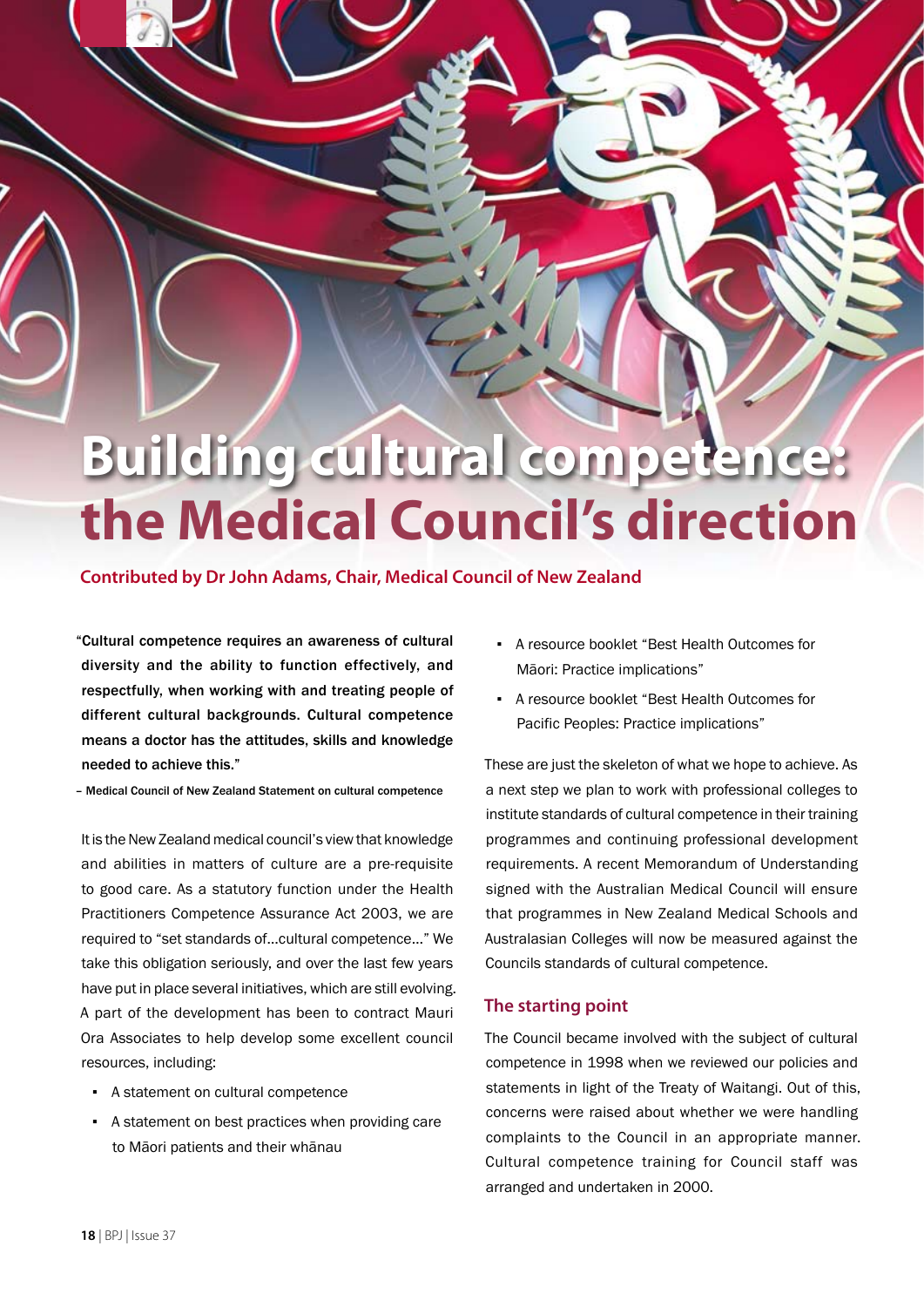## **He rei ngā niho, he paraoa ngā kauae**

*To have a whale's tooth, you must have also a whale's jaw* (One must have the right qualifications for great enterprises)

Comments made by Professor Sir Mason Durie, sparked Council's interest in the idea of developing cultural competence standards for all doctors. Professor Durie suggested that cultural competence should be examined in terms of the positive outcomes it can generate for patients and as a tool for improving public health and safety.

Cultural differences can, and do, get in the way of good doctor-patient relationships and good communication. Discrepancies in health indices and access between our main cultural groups suggest that improved cultural knowledge among all doctors could have significant impact on the health of all New Zealanders.

## **What the statements say**

#### **Cultural competence**

This document outlines the benefits of appreciating and understanding cultural issues in the doctor-patient relationship which include:

- Developing a trusting relationship
- Gaining patient information
- **•** Improving communication
- Increasing patient satisfaction

The key message we want to give to doctors is that because culture impacts on care, doctors have to be aware of cultural diversity and learn to function effectively and respectfully when working with, and treating people, of different cultural backgrounds.

A doctor's culture and belief systems influence his or her interactions with patients and this may impact on the doctor-patient relationship:

"To enter into the patient's world and see the illness through that person's eyes is a difficult task requiring…the most crucial attribute of all – self knowledge. In this respect, the doctor is inevitably influenced by personal and cultural background and values, life experiences, beliefs and prejudices, educational and professional status, perception of the role of the physician and the individual, and the positive or negative feelings and emotional responses that the patient evokes.<sup>1"</sup>

This is not just about Māori patients; this statement recognises that in New Zealand there is a diverse range of ethnic and cultural differences between doctors and their patients. We have many ethnic groups within our population and also other groupings that patients may identify with.

The document outlines the attitudes, awareness, knowledge and skills doctors require for working successfully with patients of different cultural backgrounds. These include:

- An awareness that cultural factors influence health and illness including disease prevalence and response to treatment
- A preparedness not to impose your own values on patients
- A willingness to appropriately challenge the cultural bias of individual colleagues or systemic bias within health care services where this will have a negative impact on patients
- An awareness that general cultural information may not apply to specific patients and that individual patients should not be thought of as stereotypes
- The ability to work with the patient's cultural beliefs, values and practices in developing a relevant management plan.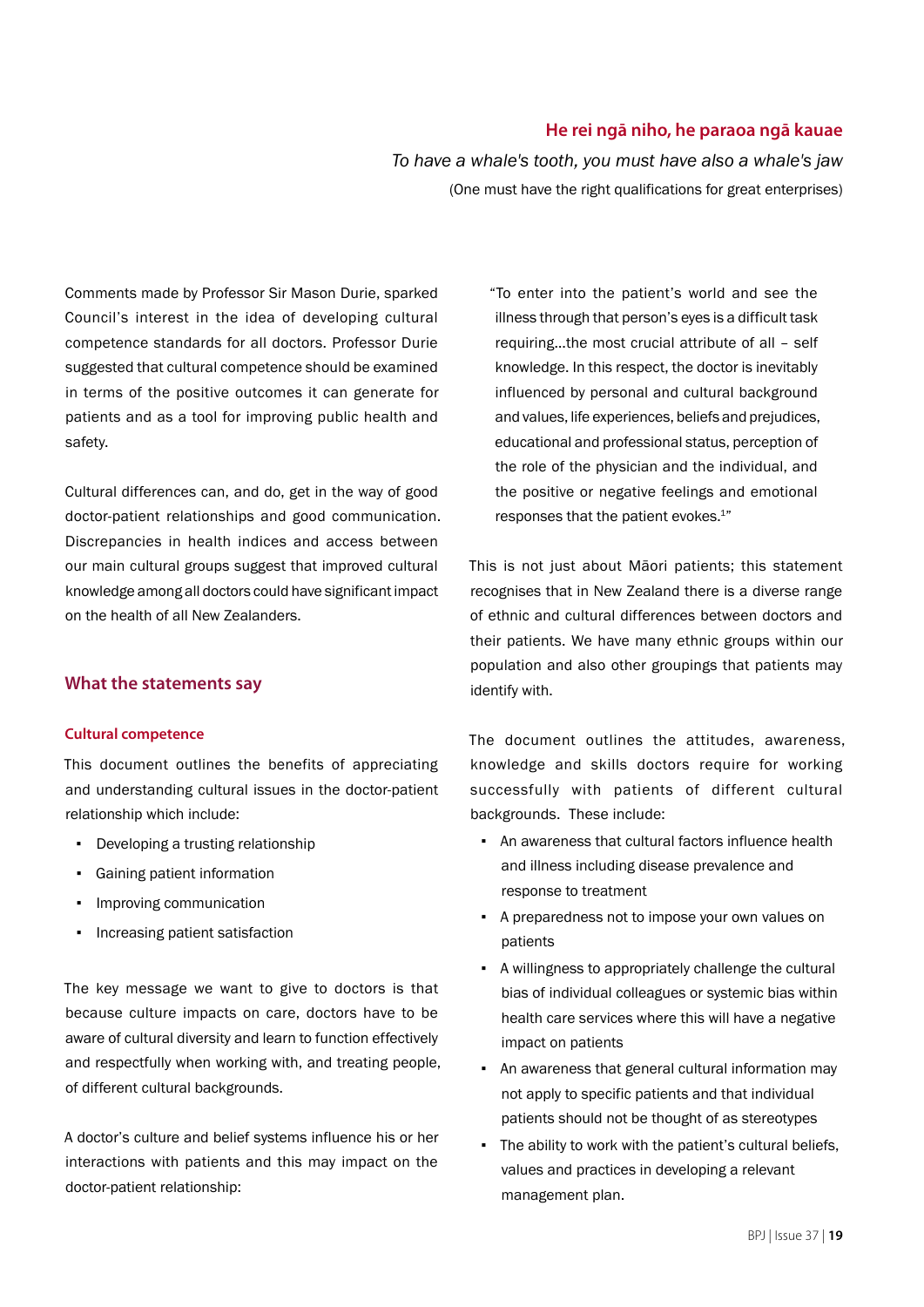# **Statement on best practices in providing care to Māori patients and their whānau**

This document outlines the attitudes, awareness, knowledge and skills relevant to doctors in their dealings with Māori patients and their whānau. It provides practical guidance to doctors to enable them and their Māori patients to achieve the best possible outcomes.

Like the statement on cultural competence, this document also addresses the benefits of appreciating and understanding cultural issues in the doctor-patient relationship – and specifically from a Māori patient and whānau perspective.

The statement outlines areas where cultural differences may arise and cause confusion or misunderstanding with a Māori patient and their whānau:

- Interpreting and sending non-verbal signals
- Methods of expressing agreement and disagreement
- Communicating medical information
- Presence and inclusion of family members in medical settings
- The use of karakia

It is noted that the ability to ask patients about their ethnic background demonstrates not only respect for the patient's individual heritage, but provides an opportunity to discuss their cultural preferences.

The four key elements to cultural competence when treating a Māori patient and their whānau are:

#### Attitudes

A culturally competent doctor should be open to trying to engage and learn; be prepared to ask patients about their preferences and follow their lead; and will attempt to enter into, and understand, the patient's world.

#### Awareness

A culturally competent doctor should also be aware of

potential judgements and prejudices based on skin colour and appearance; be aware of Māori cultural expectations around consultations and personal interaction; and be aware of the importance of pronunciation (and when in doubt, ask the patient for help).

#### Knowledge

A culturally competent doctor will be aware of Māori history, have some knowledge and a respect of Māori culture.

#### Skills

The skills that a culturally competent doctor should have include; the ability to ask about the patient's background and heritage; the ability to involve whānau; the ability to ensure that the patient understands what is being planned; and the ability to seek advice and the capacity to develop the connections through which this can happen.

#### **Best health outcomes for Māori: Practice implications**

Where the "Statement on best practices" sets the standards expected by the Council, the "Best health outcomes" resource expands on this with a focus on practice implications.

To quote from this resource:

"Just like people of other cultures, Māori place great emphasis on establishing a trusting relationship with their health care providers. Client satisfaction and acceptability of treatment reflect the ability of providers to show they understand their patients and are understood by their patients. Improving providers' knowledge of Māori traditions will increase their cultural competence thus helping them to communicate more effectively with their Māori patients. This in turn will reduce patient delays in seeking care, improve the collection of clinical information, increase the understanding of Māori clients and enhance communications between Māori clients and providers. Together these can lead to improved patient/family/whānau satisfaction and greater compliance with individual care plans."